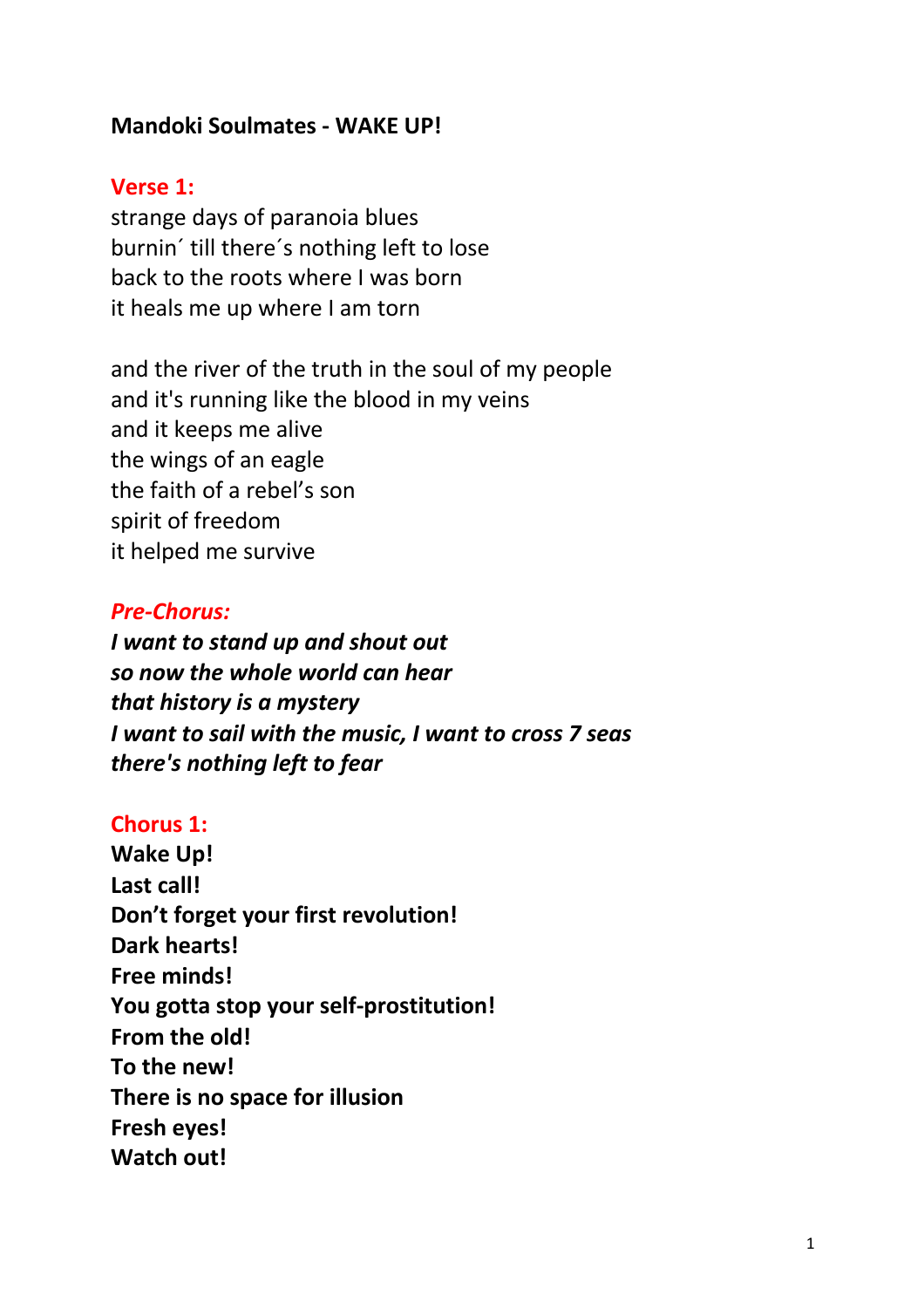**Wake Up! Last call! Don't forget your first revolution! Dark hearts! Free minds! You gotta stop your self-prostitution! From the old! To the new! There is no space for illusion Fresh eyes! Just Watch out! And Wake Up Now**

*Ad Lip: And Wake Up Now*

## **Verse 2:**

I strolled through the desert it was made of lies a dreamer's kingdom turned to sand music is the answer, no alibis against all odds with the boys in the band

# *Pre-Chorus:*

*I want to stand up and shout out so now the whole world can hear that history is a mystery I want to sail with the music, I want to cross 7 seas there's nothing left to fear*

*Ad Lip: left to fear*

# **Chorus 2:**

**Wake Up! Last call! Don't forget your first revolution! Dark hearts! Free minds!**